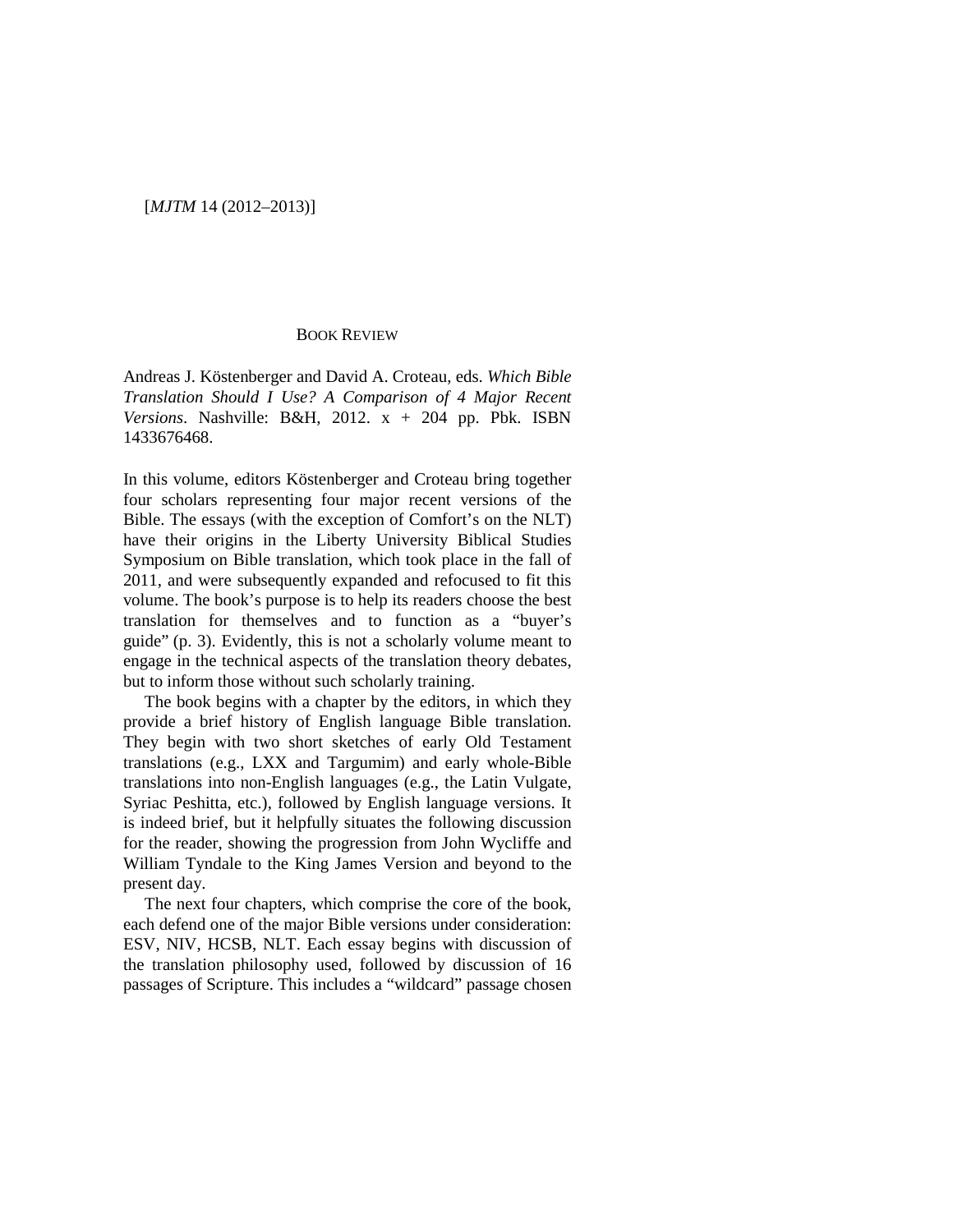## R2 *McMaster Journal of Theology and Ministry* 14

by the author. The required passages are: Exod 2:5–6; Ps 1:1; Ezek 18:5–9, 21–24; Matt 5:1–3; Mark 1:40–45; Mark 16:9–20; Luke 17:3; John 1:3–4, 14, 18; John 2:25–3:1; 1 Cor 2:1, 13; Gal 5:2–6; Col 2:8–15; 1 Thess 1:3; 1 Tim 2:12; Jude 4–5; and Rev 3:20. A variety of objectives are accomplished by choosing these passages. Gender language and gender roles are a key component of several of them, especially of Luke 17:3 and 1 Tim 2:12. Textual variants are another component dealt with through the inclusion of especially Mark 16:9–20. The editors have done a good job in selecting representative passages for various translation issues.

The first essay is from Wayne Grudem, a member of the translation committee that produced the *English Standard Version* (ESV), first published in 2001. The essay begins by highlighting its being a direct descendent of the King James Version. Grudem makes much of this tradition and how it preserves the "best of the best" of the KJV (e.g., in how the ESV maintains it in Ps 1:1), which may have some apologetic value for those who already love the KJV and have grown up with it. More important to the discussion is Grudem's outlining of the "essentially literal" translation philosophy that the ESV uses. Like many today, Grudem places translations on a spectrum from "woodenly literal" (think of an interlinear) to "highly paraphrastic" (pp. 42–43). He wants to show that the ESV is "in the optimal place on [the] spectrum, where a high degree of literal accuracy is combined with readability and literary excellence" (p. 42). This "essentially literal" philosophy focuses on each word and bringing its meaning into English with normal English word order and syntax. The basis and reason for this word-centered approach is said to be Scripture's emphasis on the word.

Grudem discusses gender language at length under his analysis of Luke 17:3, where the translation of *adelphos* is at issue. The key issue, he maintains, is not caring about what the translator wants, but whether the translator faithfully shows in English the meaning of an original Greek or Hebrew word, which meant a male person. Grudem's notion of accuracy here has to do with one-to-one equivalence and he believes "brother," not "brother and sister," most accurately reflects the Greek text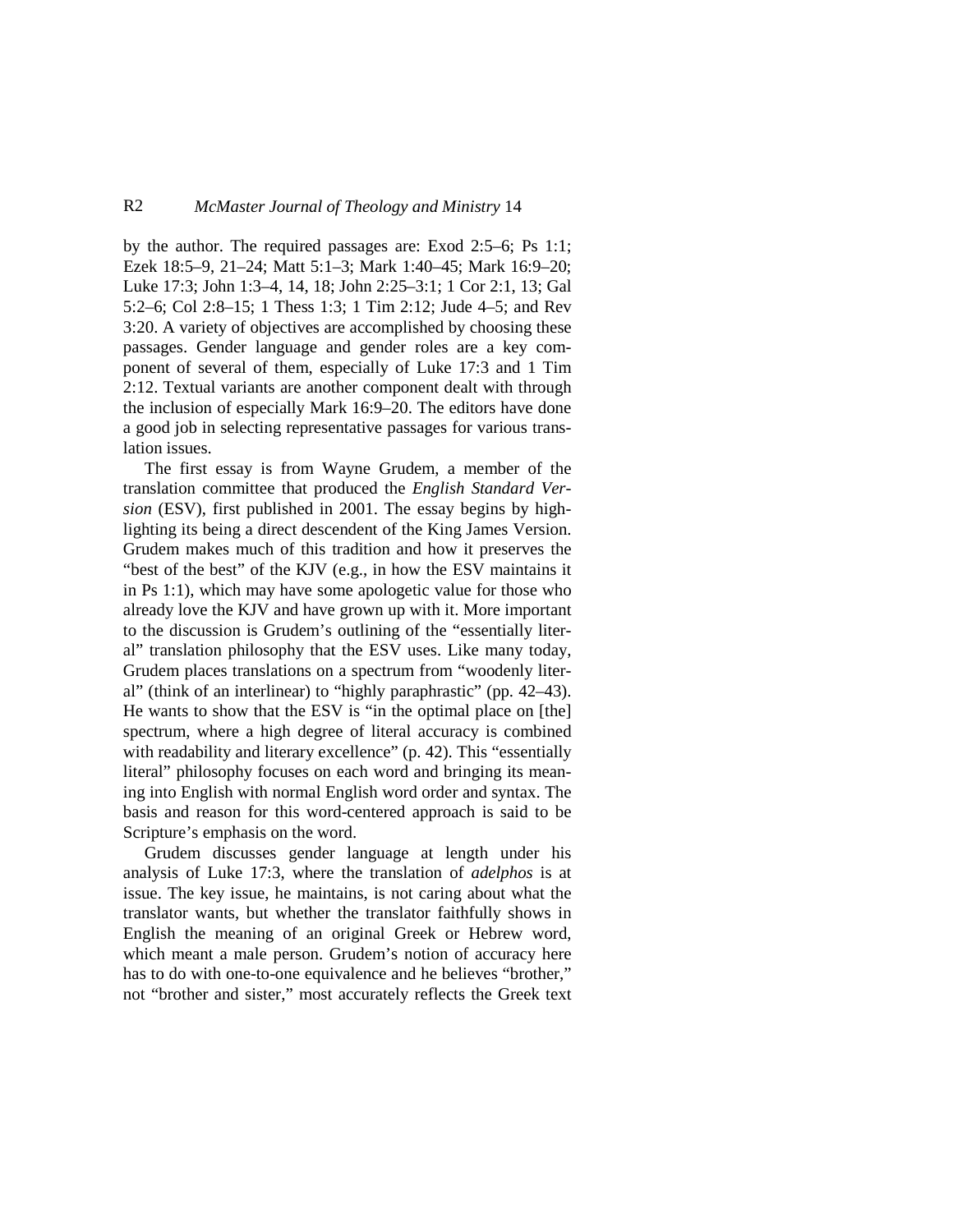(p. 58). Further extensive discussion of gender issues occurs under the analysis of 1 Tim 2:12 where he defends "to have/exercise authority" (neutral/positive connotation) and argues against "to usurp authority" (negative connotation).

When Grudem talks about the ESV's translation philosophy, he notes that it seeks to translate each word in *its context*. Not only is the notion of context ill-defined in general, it is not defined at all by Grudem. Does "context" mean the context of culture, context of situation, or co-text (as in the surrounding textual expression)? Or does "context" refer to all three of these items? What is the criteria for evaluating context then? Does Grudem account for "context" intuitively? If so, how is it defensible, especially in light of the fact that there are no living native speakers of the languages used in the Bible? Regardless, context appears not to be much of a factor when one reads Grudem's essay. The defenses he provides of various translations continually reference a literal translation of such and such a word and there is no real discussion of contextual factors that may affect how the translation is made. Several times he talks about the meaning of a word by providing a series of English glosses, but fails to talk about the original language meaning properly in its context. For example, when considering Luke 17:3 (see above) Grudem argues that since *adelphos* meant only a male person (regardless of the plural *adelphoi* being used for both male and female) an English translation should only use what he decides is the nearest English one-word equivalent: "brother." The universal *applicability* to both males and females is recognized but is not allowed to affect the meaning of *adelphos* here. But contextually speaking, it *does* affect the meaning of *adelphos*. Further, not only is "context" not defined, why the word should be the central carrier of meaning in a text is not linguistically defended. He does mention the issue of verbal inspiration as shown above, but the Bible does not provide a linguistic handbook to understand the role of words with respect to meaning in the textual expression. Inspiration does not necessitate word-centered semantics.

Finally, Grudem gives the impression that he wants to convince the reader that there is only one best way to translate.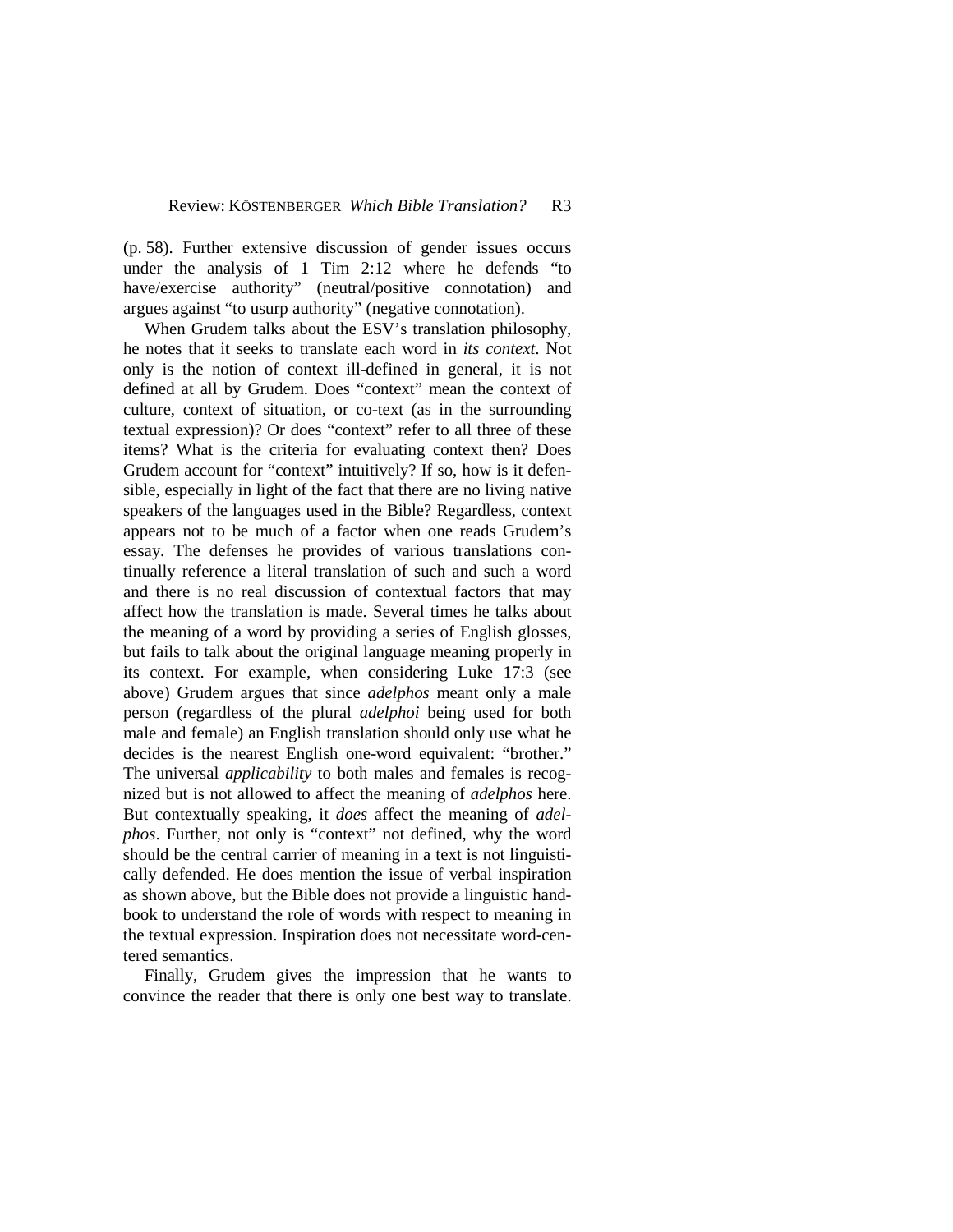# R4 *McMaster Journal of Theology and Ministry* 14

In addition to the general polemical tone (found, for example, in statements such as: "If *adelphos* can mean 'brother or sister,' then I wonder if someone would please show me one place in the Bible where this *singular* form is used to speak of a female person. I do not think it exists" [p. 61]), the quoted expression above (the ESV is "in the optimal place on [the] spectrum") leads me to believe this is the case. He appears to never grant that the NLT, for instance, might express something helpful for an English reader that the ESV has not captured. This is not because the ESV is a poor translation but only because one translation cannot do it all.

The second essay is from Douglas Moo, the chair of the Committee on Bible Translation (CBT) for the *New International Version* (NIV) 2011 update. He provides two virtues that he believes have made the NIV the "most widely used Bible in the English-speaking world for 30 years, with more than 400 million Bibles in print": accuracy and readability (p. 79). Moo also uses the literal/paraphrase spectrum and he clusters the ESV, HCSB, NIV, and NLT all near the middle, with the NIV being especially in a "mediating position," attempting to balance form and function.

Moo spends some time defending the NIV's approach to gender language before entering the analysis of specific passages. Here he asserts that the NIV was not guided by an agenda, contrary to recent criticism. The CBT's procedure for handling gender language is given as two-fold: "(1) decide whether the original text was inclusive . . . or exclusive . . . ; (2) decide on the English words that would clearly communicate that meaning" (p. 85). Chief among the decision of how to handle the second part of their procedure was the use of the "Collins Report," commissioned by the CBT to assess how English speakers and writers are currently using gender language. They found several things, among them that the masculine singular pronoun "he" is "no longer widely used in a generic sense" (p. 87). This helps to explain their gender language translation decisions.

In contrast to Grudem's essay, Moo's is more level-headed and fair. For instance, when discussing John 2:25–3:1, Moo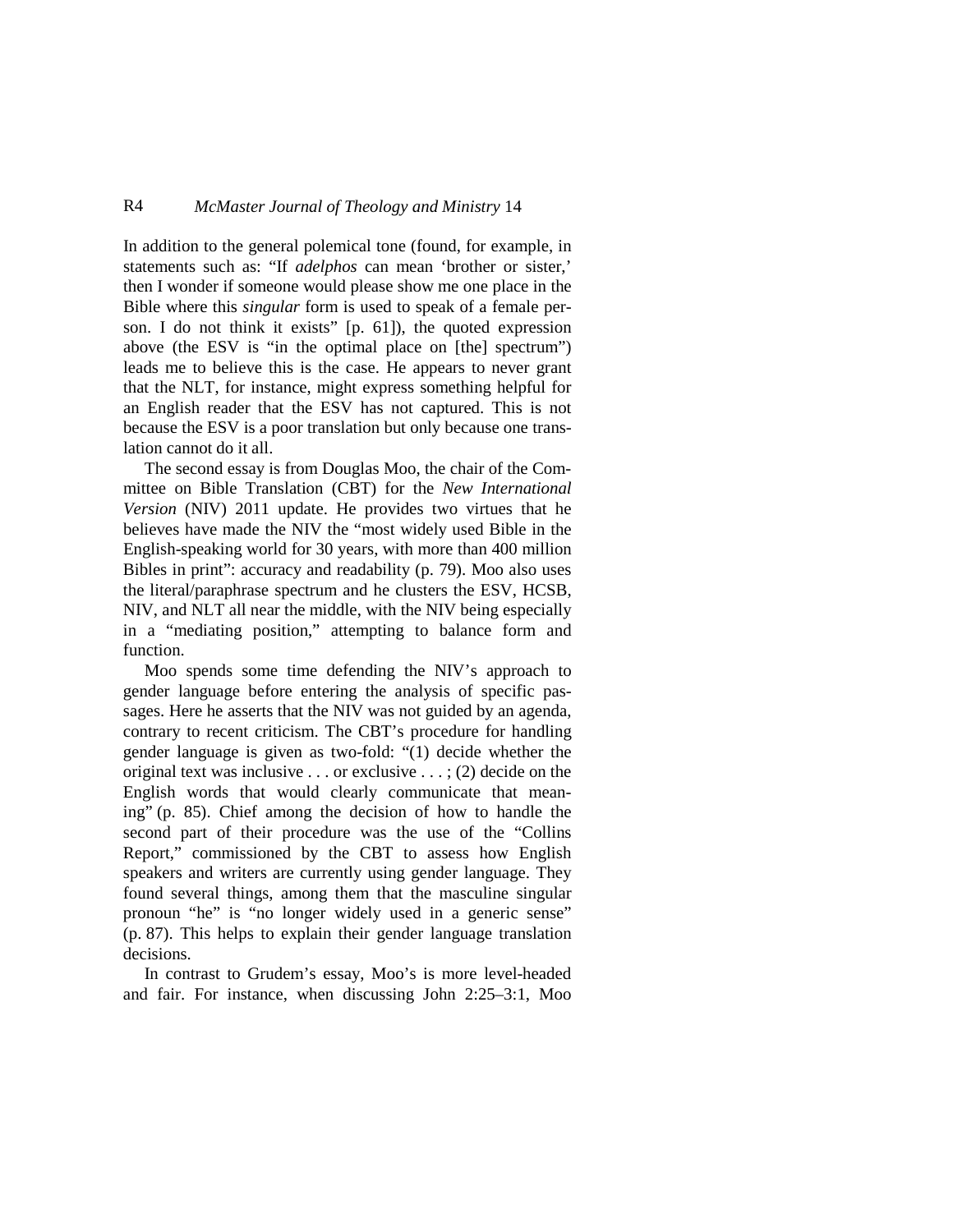admits that the NIV does lose something with its translation. The NIV translates *anthrōpou*, *anthrōpō*, and *anthrōpos* in this passage as "mankind," "person," and "man," respectively, losing the wordplay, consistency, and connection to Nicodemus that the ESV maintains. But, Moo does not believe the NIV, therefore, got it wrong. He believes that the NIV has gained something too by helping the reader see that a "person" (for *anthrōpō*), regardless of sex, is in view and not simply a male person. This levelheadedness correctly exemplifies that translators have decisions to make and no single translation can carry over all the meaning from the source language into the receptor language in one pass. Other examples of Moo's level-headedness are found in his admission that the differences among the four versions really are slight. The apologetic tone characteristic of Grudem is not found here.

The third essay is from E. Ray Clendenen, defending the *Holman Christian Standard Bible* (HCSB). Clendenen sets out the "optimal equivalence" approach of the HCSB in contrast to both formal and functional approaches. Essentially, "[o]ptimal equivalence shares functional equivalence's commitment to naturalness of language. But it differs from functional equivalence by also treating as desirable the essential characteristics of formal equivalence" (p. 121). Its priority "is communication" (p. 121). The optimal equivalence approach accepts what it considers to be five basic characteristics of formal equivalence, but adds a sixth, seeking not to lose "naturalness of expression" (p. 119). Clendenen helpfully asserts that "'literal' does not mean 'accurate'" and goes on to say, "Striving for accuracy without also striving for ease of comprehension is like shooting at a bull's eye with an invisible arrow. No one can tell whether you have hit it" (p. 119).

The HCSB's handling of gender language and roles most closely resembles the ESV as seen in Rev 3:20 and Luke 17:3 with masculine singular pronouns, but also in 1 Tim 2:12 by rendering *authentein* as "to have authority" which is similar, though not exactly the same, to the ESV's "to exercise authority."

Apart from matters connected directly to translation theory are the decisions of the HCSB to use "Yahweh" in place of "the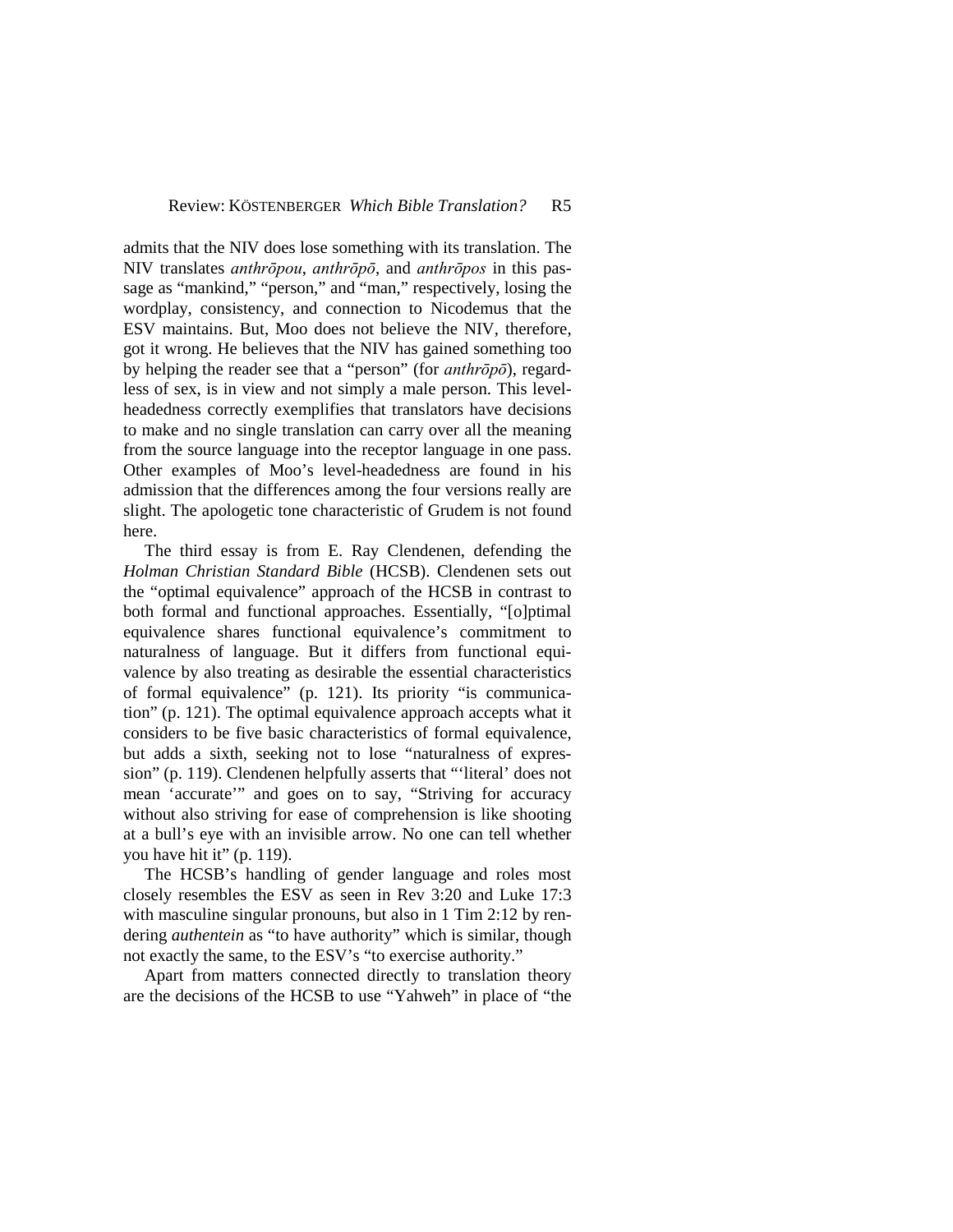## R6 *McMaster Journal of Theology and Ministry* 14

LORD" "whenever God's name is relevant to the context" (p. 153), and "slave" often for the Hebrew *'ebed*, *shiphchah*, and *'amah*, and almost entirely for the Greek *doulos*. These decisions are concerned with so-called accuracy in translation but are not as directly related to whether one is attempting a more literal or more paraphrastic approach, to use the oft-cited terms. For instance, any of the other three translations could have made the same decisions.

The fourth and final essay is from Philip Comfort, the New Testament coordinating editor and translator for the *New Living Translation* (NLT). As mentioned above, this essay was not originally delivered as part of the symposium that birthed the other three essays. This can be seen in how Comfort has decided to write his essay. He mentions near the beginning that the NLT uses dynamic equivalence (and this is equated for him with functional equivalence or though-for-thought equivalence). But after taking this as his starting point and assumption, he spends most of his time talking through the textual variants in the manuscripts and how the NLT has handled and translated them. This is certainly a welcome discussion and not surprising given Comfort's work in textual criticism, but it nonetheless feels out of place with the other essays, which do broach such subjects but do not focus on them. At the same time, the inclusion of an essay on the NLT is a helpful addition to the book since it perhaps offers the most differing approach to the translation of the Bible in contrast to the ESV, NIV, and HCSB, which in reality are not that different.

With respect to gender language, Comfort is forthright with the fact that the NLT uses gender inclusive language in keeping with "the standards of modern English writing." Not much time is spent on Luke 17:3 and 1 Tim 2:12 (or Rev 3:20) with respect to this issue, but the NLT corresponds with the NIV in its handling of these texts with the difference of the footnote in the NIV for 1 Tim 2:12 giving the option of the relationship of wife to husband. Comfort's longest discussion of any text is, not surprisingly, the disputed ending of Mark's Gospel. All four translations agree with setting it off as likely not original though they do this in different ways.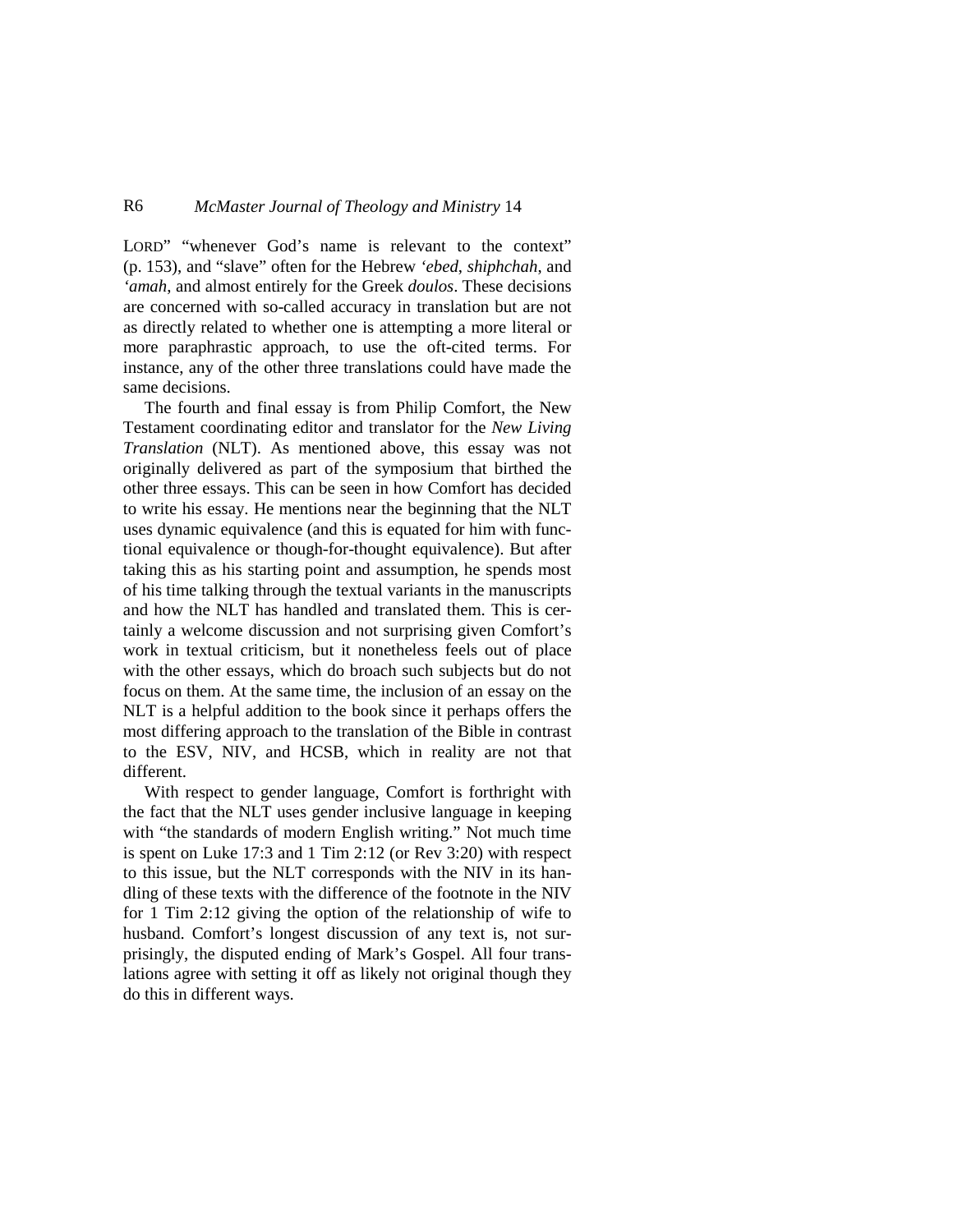On the whole, it is both interesting and instructive to have four scholars, who have served in some capacity on the translation committees for various English Bible versions, discuss their translation philosophies and particular decisions on various passages. This is a good book to help those Bible readers who do not have a command of Hebrew and Greek to see why the selected 16  $(+1)$  passages differ in these four translations. It may also help a reader understand the complexities of Bible translation and appreciate the hard work of numerous scholars to provide a Bible in their vernacular. The importance of such an endeavor is inestimable. For this reason, I am thankful that all four translations at hand have been providing English speakers around the world with a text of the Bible to read, study, and pray from, and through which to get to know God better. If I could not engage in the original languages myself, I think this book would have helped me decide to buy all four translations and constantly compare.

However, with due recognition of the fact that this book is not meant to be a technical volume debating the intricacies of translation theory, the book does reflect the state of affairs in modern Bible translation theory. It is in this sense that I find the volume lacking. It perpetuates a false dichotomy between literalism and paraphrase that I believe biblical scholarship needs to move beyond. Word-centered notions of meaning still pervade the discussion and even with the ESV's "essentially literal" and the HCSB's "optimal equivalence" approaches, I remain unconvinced that this dichotomy has been surpassed, though Clenenden's essay has some helpful things to say about the pitfalls of literal approaches. At the same time, either one translates the words (in which case a translation is said to be "literal") or one translates the thoughts. What of meaning that occurs in the text beyond the word and is not accountable at the word level? For instance, none of the translation philosophies put forward attempts to deal with capturing thematic structure through a discourse. In fact, even how meaning occurs at the level of the word is ill-defined, necessitating the introduction of an ill-defined notion of "context." The discussions do not show that they are keeping up with modern linguistic advances, let alone the sub-